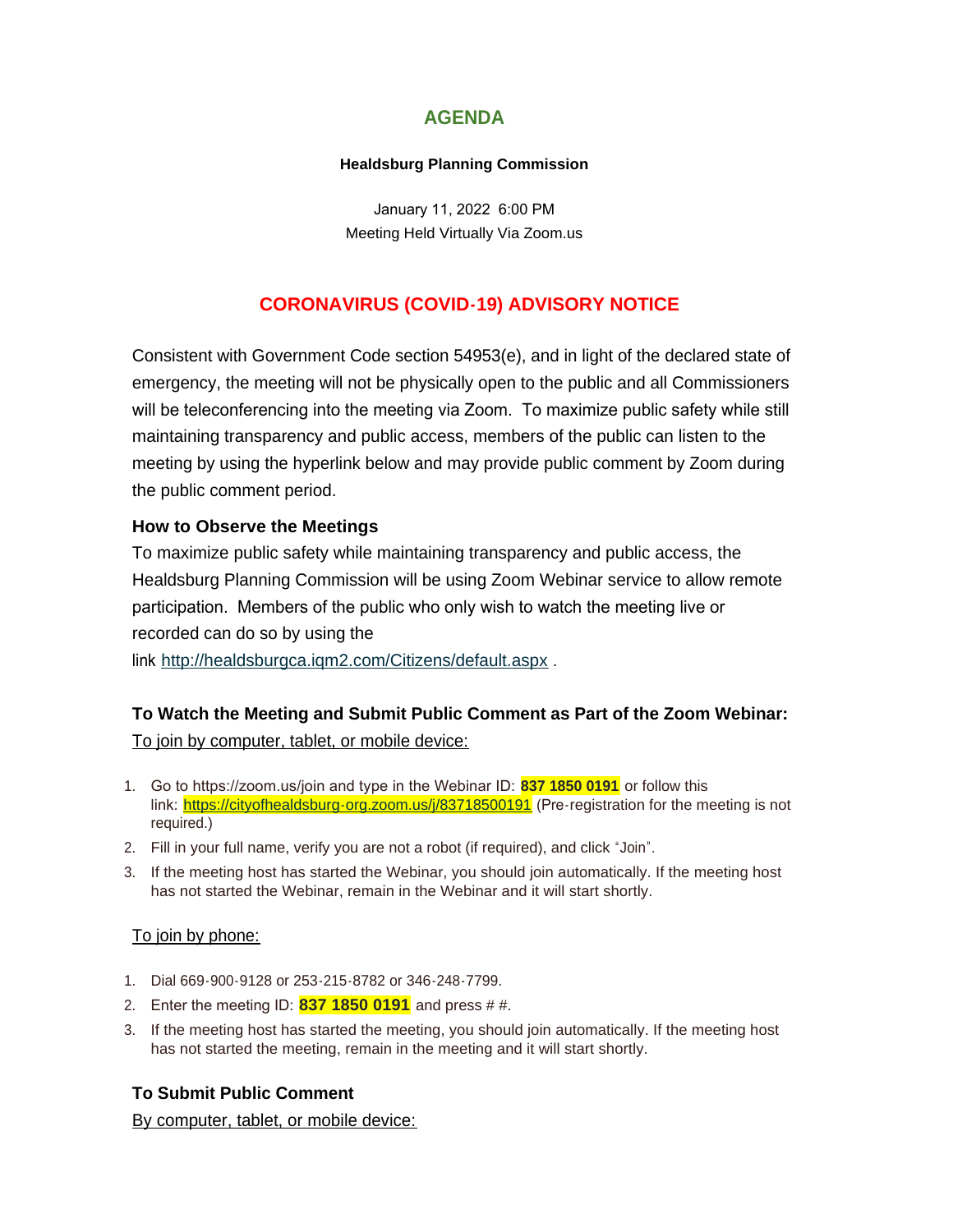- 1. In the bottom center of the screen is a hand icon, click on "Raise Hand". The hand icon will place you in line to speak.
- 2. When it is your turn to comment, the meeting moderator will call upon you to comment. State your first name, last name, address, and comment. Each speaker will be given no more than three (3) minutes to make your comment.
- 3. When you are done commenting, please remember to lower hand.

#### By phone:

- 1. Press \*9 to raise your hand.
- 2. When it is your turn to comment, the meeting moderator will call the last four digits of your phone number. Press \*6 to speak at that time. State your first name, last name, address, and comment. Each speaker will be given no more than three (3) minutes to make your comment.
- 3. At the conclusion of your comments or when three minutes has passed, the meeting host will remove your ability to talk.

#### **Americans with Disabilities Act Accommodations**

Any member of the public who needs accommodations should email staff at ssumpter@healdsburg.gov or by calling 707-431-3346. Staff will use their best efforts to provide reasonable accommodations to provide as much accessibility as possible while also maintaining public safety in accordance with the city procedure for resolving reasonable accommodation requests. All reasonable accommodations offered will be listed on the city website at https://www.ci.healdsburg.ca.us/406/ada---publicaccessibility .

---------------------------------------

#### 1. **ROLL CALL**

#### 2. **ADMINISTRATIVE ACTIONS**

- A. Approval of the January 11, 2022, Agenda
- B. Approval of Minutes for December 14, 2021
- C. Acceptance of Communications and Correspondence
- D. Declarations of Conflicts of Interest
- E. Disclosures of Ex Parte Communications

#### 3. **PUBLIC COMMENTS**

*This time is set aside to receive comments from the public regarding matters of general interest not on the agenda but related to Planning Commission business. Pursuant to the Brown Act, however, the Planning Commission cannot consider any issues or take action on any request during this comment period.*

#### **4. PUBLIC HEARINGS**

A. **Item**

**Description:** DR 2017-17 and HT-2021-02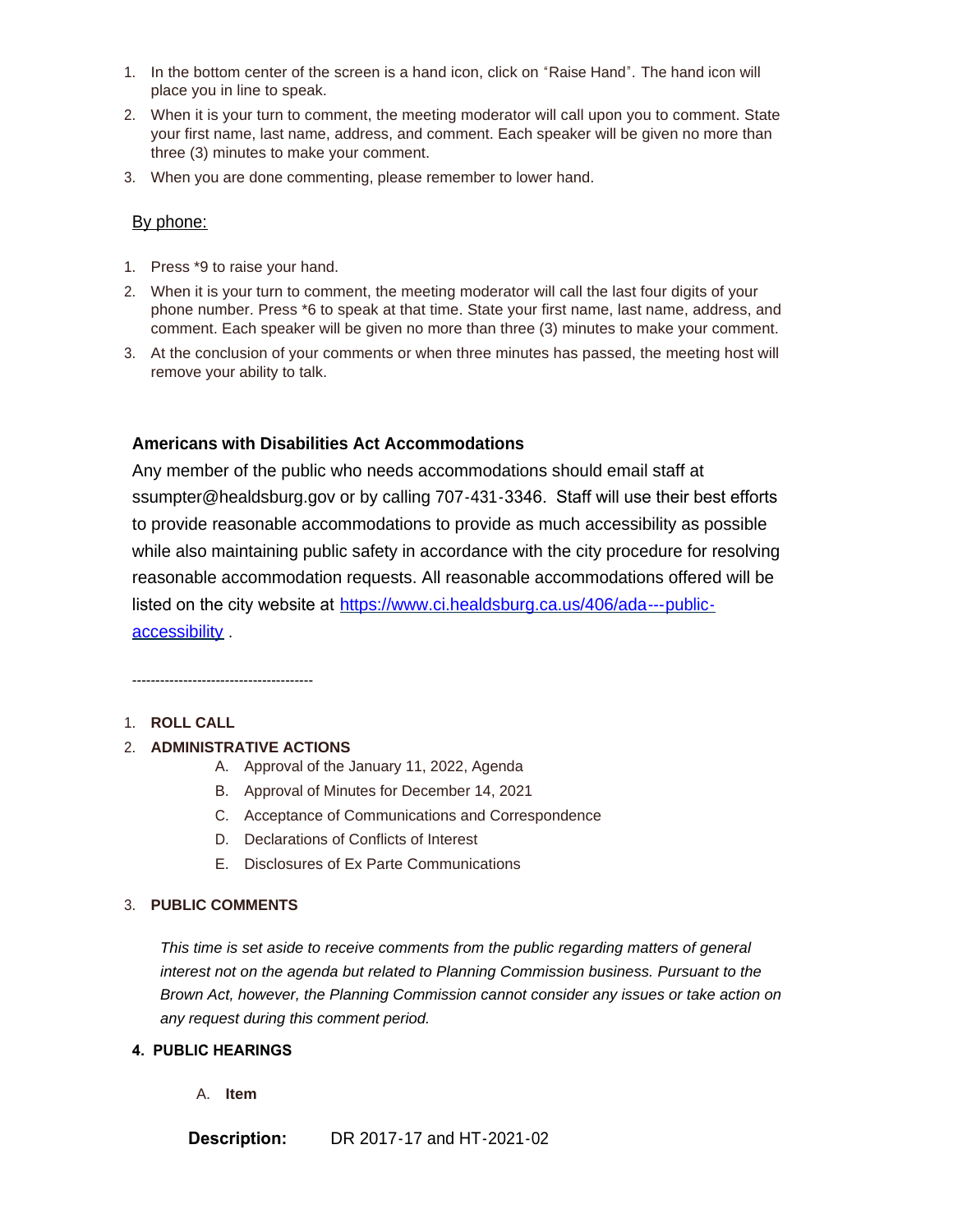| Project                                         |                                                                                                                                                                                                                                                                                                               |
|-------------------------------------------------|---------------------------------------------------------------------------------------------------------------------------------------------------------------------------------------------------------------------------------------------------------------------------------------------------------------|
| <b>Description:</b>                             | Design Review and Heritage Tree Permit to remove five<br>existing dwellings and construct a two-story, 30-unit<br>apartment project on a 1.2-acre site. Project includes a<br>density bonus and the removal of multiple trees. Driveway<br>access to the 45 parking spaces will be from Healdsburg<br>Avenue. |
| Location:                                       | 3 Healdsburg Avenue, Healdsburg, (southwest corner of<br>Healdsburg Avenue and Kennedy Lane) APN: 088-170-003                                                                                                                                                                                                 |
| <b>Applicant:</b>                               | <b>KHE Holdings, LLC</b>                                                                                                                                                                                                                                                                                      |
| <b>Environmental</b>                            |                                                                                                                                                                                                                                                                                                               |
| Determination:                                  | The project is categorically exempt pursuant to California                                                                                                                                                                                                                                                    |
|                                                 | Environmental Quality Act Guidelines Section 15303 Class                                                                                                                                                                                                                                                      |
|                                                 | 32, In-fill Exemption.                                                                                                                                                                                                                                                                                        |
| <b>5. COMMISSIONER AND SUBCOMMITTEE REPORTS</b> |                                                                                                                                                                                                                                                                                                               |

# **6. DIRECTOR'S REPORT**

#### **7. ADJOURNMENT**

Scott Duiven, Community Development, January 5, 2022

**Posting:** This agenda was posted on City bulletin boards and the City's website at least 72 hours prior to the meeting, in accordance with state law.

Availability of Written Materials: All written materials (e.g., staff reports, conditions, resolutions) prepared for items on this agenda are available for public review at least 72 hours prior to the meeting at the Planning and Building Department at 401 Grove Street and on the City's website at www.ci.healdsburg.ca.us. Written materials submitted after the posting of this agenda, but before the Commission meeting, will also be made available for public review in the Planning and Building Department. If written materials are presented to the Commission at the meeting, a copy will be made for public review at the meeting.

Disabled Accommodations: In compliance with the American Disabilities Act, persons requiring special assistance to access, attend or participate in this public hearing should contact the Planning and Building Department at 401 Grove Street or by calling (707) 431-3346 during normal business hours at least 72 hours prior to the meeting to ensure the necessary accommodations are made.

Public Comments: Persons speaking on items on this agenda are requested to provide